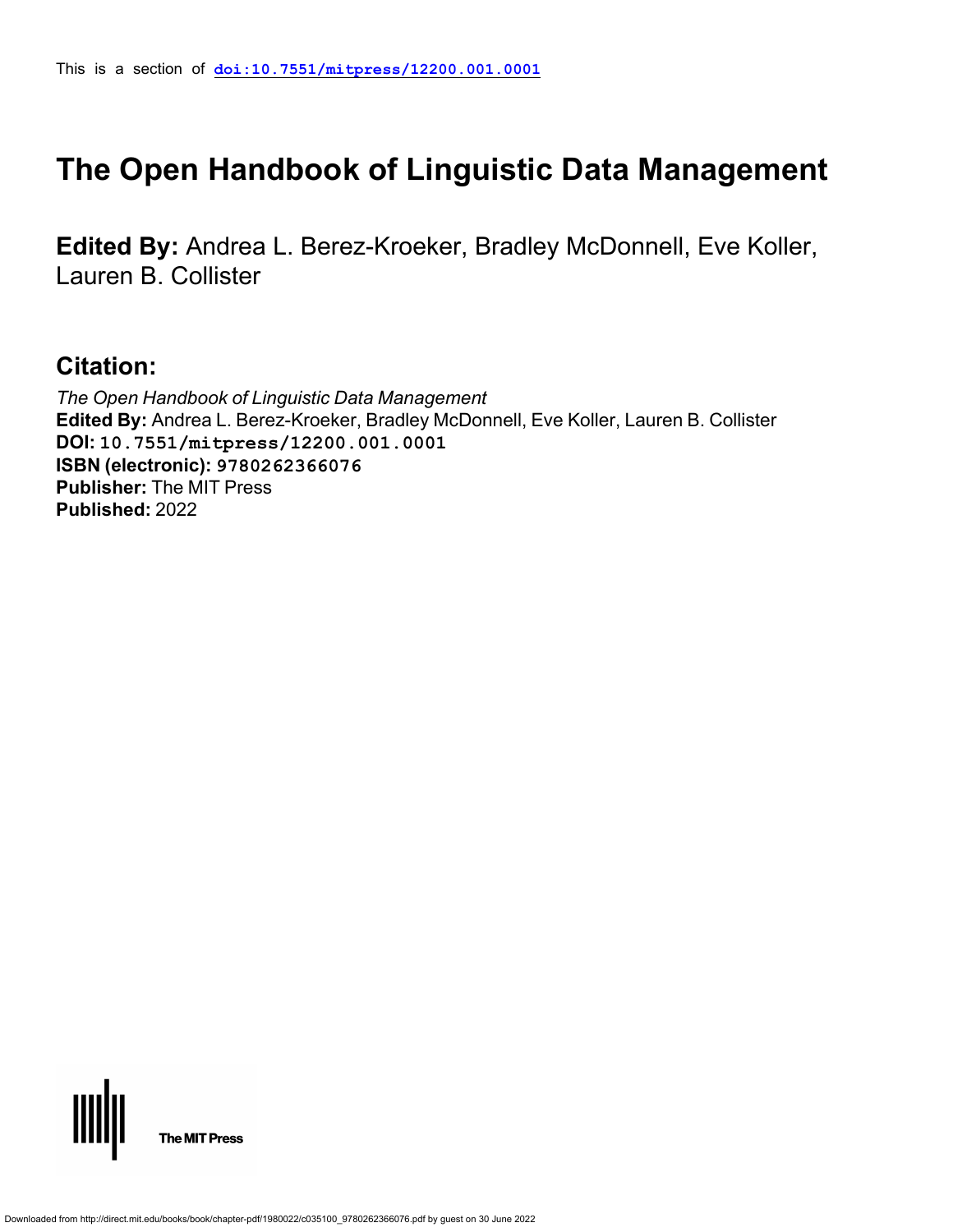# **38 Managing Synchronic Corpus Data with the British National Corpus (BNC)**

# **Stefan Th. Gries**

# **1 Introduction**

This chapter discusses data management and preparation issues that would arise in a fictitious corpus study using data from the British National Corpus World XML edition (BNC; BNC Consortium 2001); for overview and discussion of corpus linguistics as a field and its relation to notions such as *theory* and *method*, see the 2010 special issue of the *International Journal of Corpus Linguistics* (Pope 2010) and McEnery and Hardie (2011). This corpus consists of approximately 100 million words—4,049 files with 10 million words from spoken and 90 million words from written data—that were compiled to represent British English of the 1980s and is by now downloadable for free from the Oxford Text Archive [\(http://ota.ox.ac.uk](http://ota.ox.ac.uk/desc/2554) [/desc/2554\)](http://ota.ox.ac.uk/desc/2554). Specifically, for this chapter, I am discussing a hypothetical study of the so-called dative alternation between a ditransitive construction as in (1a) and the often-available prepositional dative with *to* in (1b); we will restrict our attention to sentences in the active voice.

- (1) a. Captain Picard gave Commander Data a new phaser.
	- b. Captain Picard gave a new phaser to Commander Data.

To study this kind of alternation, a corpus-linguistic analysis would typically begin from a concordance display that shows instances of each construction in context, as shown in a screenshot in the appendix. This is so that the user can read each example and annotate it for the large number of variables that seem to jointly affect the dative alternation. These include, but are not limited to, morphological, syntactic, semantic, information-structural, psycholinguistic, and other factors and have been identified in a large number of corpus-linguistic and quantitative studies of this alternation (see Gries 2003 for one of the earliest multifactorial studies and Bresnan et al. 2007

for the first one involving mixed-effects regression modeling). However, even if this alternation is fairly well understood by now, this example is still instructive for a variety of reasons:

- The BNC has been one of the most widely used corpora.
- Its XML annotation is fairly comprehensive and, on the morphosyntactic side of things, includes part-ofspeech tags, some multi-word annotation, and lemma annotation.
- Its annotation does not include syntactic parse trees.

Given the BNC's annotation scheme and the absence of syntactic parses, retrieving syntactic constructions of the above-mentioned kind from the BNC is typically not possible in a fully automatic way and, therefore, involves the following, quite common corpus-linguistic search process, which will be discussed in what follows.

The user begins by running a query/search that is based on as much existing annotation as possible, here words/lemmas and parts of speech. For a study of the dative alternation, we will imagine that we want to find all instances of the dative alternation (with *to*) that involve one of the following ten verb lemmas that are frequently used in the dative alternation:

- Four verb lemmas that strongly prefer the ditransitive: *tell*, *give*, *show*, and *ask*.
- Three verb lemmas that strongly prefer the prepositional dative: *bring*, *sell*, and *pass*.
- Three verb lemmas that are relatively neutral with regard to the two constructions: *send*, *lend*, and *write*.

These preferences are based on Gries and Stefanowitsch (2004).

If the part-of-speech and lemma annotation is perfect (which would mean that instances of *show* or *shows* used as nouns would not be retrieved), a query/search for these verb lemmas will lead to perfect recall for these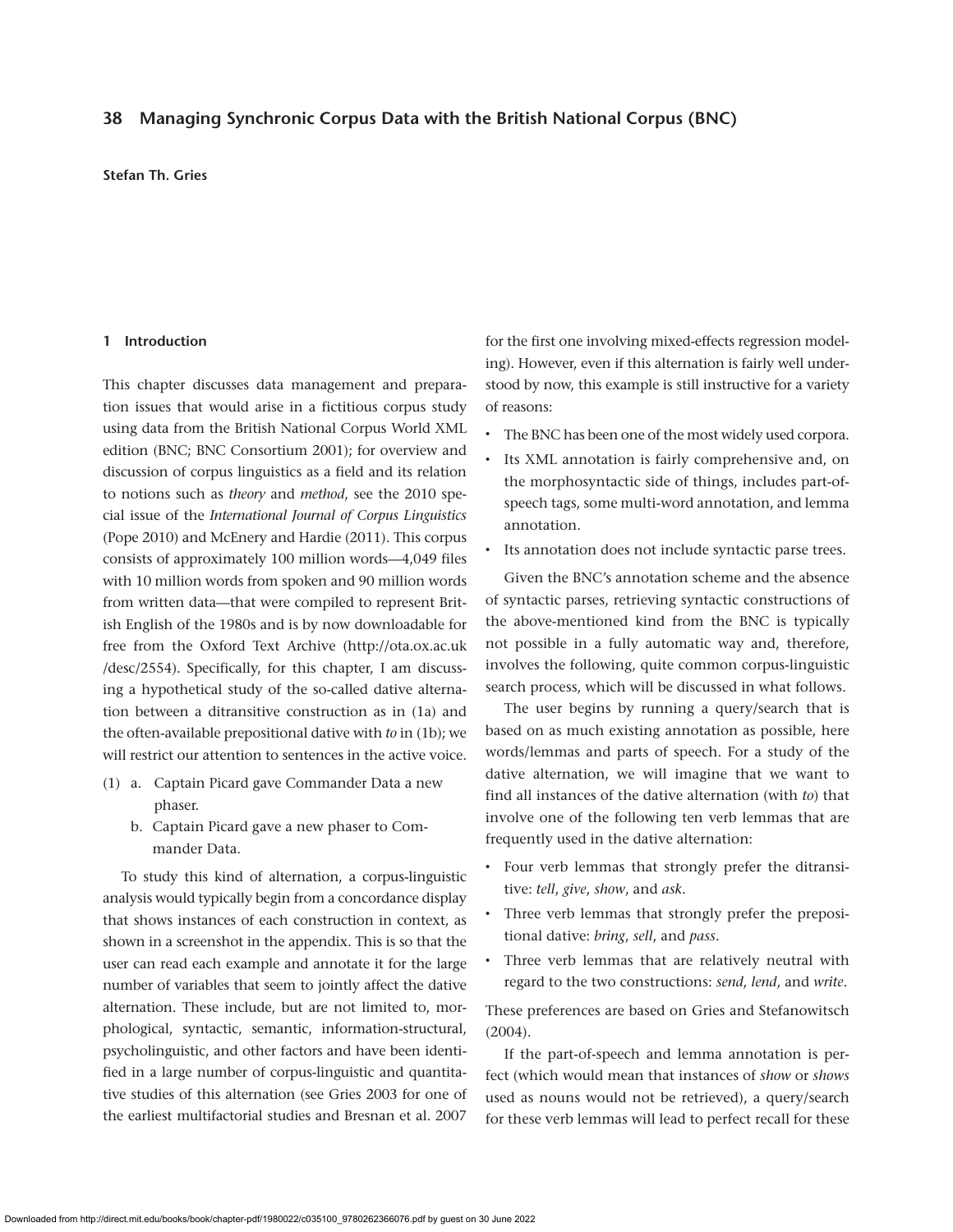ten verb lemmas with a user-defined context such as, for now, the complete sentence in which they are used. All their uses will be found and thus all their uses in the dative alternation (in corpora other than the BNC such as learner corpora, the user might have to deal with misspellings and other things). However, this result, the concordance lines, will come with fairly bad precision: all the verbs' uses will be found, in other words, also all uses in intransitive or monotransitive constructions or in phrasal verbs, prepositional verbs, and so on. Thus, the second step is to go over the concordance lines and prepare them for two kinds of annotation.

The first kind of annotation serves to identify false positives in the search result: that is, to identify the hits that involve the verbs but not the constructions in question so that we know which search results not to annotate for linguistic/contextual variables. However, given the size of the BNC and the relatively high frequencies of these verbs, we will not want to read all hits returned by the search, but only a subset/sample of them, and I will discuss ways to arrive at such a subset/sample (sections 2 and 3). Once the true positives—uses of forms of the verb lemmas that instantiate one of the two constructions have been identified, the second kind of annotation is to (also usually manually) annotate each constructional use for the linguistic/contextual variables whose effect on the dative alternation is to be studied and to do that in such a way that facilitates subsequent statistical analysis; this part of the process is often partially outsourced to research assistants, which has some implications for the data management (section 3).

The final step in the process leading up to the actual analysis is to do some final checking and preparatory steps for the following statistical analysis (section 4). However, to make the whole endeavor as precise, consistent, and replicable as possible, I will make a variety of suggestions for this along the way; admittedly, some of these are general best practices for the management of corpus data and do not only apply to studies based on the BNC.

# **2 Retrieval**

The first step of data management is to extract a first version of the concordance lines from, here, the BNC. The relevant part of the annotation of the corpus is represented in example 38.1 (see Han, chapter 6, this volume for more discussion of annotation</u>) in which  $\langle u \rangle$  is

```
<u who="D8YPS006">
```
<s n="80"><w c5="CJC" hw="and" pos="CONJ">And </w><w c5="UNC" hw="erm" pos="UNC">erm </w><pause/><w c5="DT0" hw="that" pos="ADJ">that </w> <w c5="VBD" hw="be" pos="VERB">was </w><w c5="VVN" hw="consider" pos="VERB">considered</w><c c5="PUN">.</c></s>  $<$ /u> <u who="D8YPS002"> <s n="81"><w c5="ITJ" hw="yes" pos="INTERJ">Yes </w><w c5="CJS" hw="if" pos="CONJ">if </w><w c5="PNP" hw="you" pos="PRON">you </w> <w c5="VVD-VVN" hw="look" pos="VERB">looked </w><w c5="PRP" hw="after" pos="PREP">after </w><w c5="AT0" hw="a" pos="ART">a </w> <w c5="NN1" hw="child" pos="SUBST">child</w><c c5="PUN">.</c></s>

 $<$ /u>

#### **Example 38.1**

Two one-sentence utterances from the BNC World edition, file D8Y.xml.

an utterance tag with a who attribute–value pair marking the speaker;  $\langle s \rangle$  is a sentence number tag;  $\langle c \rangle$  is a punctuation mark tag; and <w> is a word tag with two part-of-speech tags (a fine-grained "c5" version and a coarse-grained "pos" version) and a lemma tag ("hw" for head word). The corpus files are in UTF-8 encoding.

The BNC can be accessed online and with a variety of (free and commercial) corpus-processing tools, but these options restrict the analyst's freedom too much, so the best way to process corpus data is operating on a downloaded version with a programming language; many people are using Python, but I personally find R (R Core Team 2019) to be the altogether better choice (and Gries 2016 provides a detailed book-length introduction to corpus/text processing with R).

Recall, the task is to create a concordance of the ten above-mentioned verb lemmas from all of the BNC. There are two main ways this text processing/retrieval task can be approached in R: one is applying regular expressions to the files on a line-by-line basis, and the other is using packages such as XML (Lang & the CRAN Team 2019) or xml2 (Wickham, Hester, & Ooms 2018) that utilize the complete XML markup tree structure. In many cases, however, we want to retrieve the data in a way that maximally facilitates subsequent data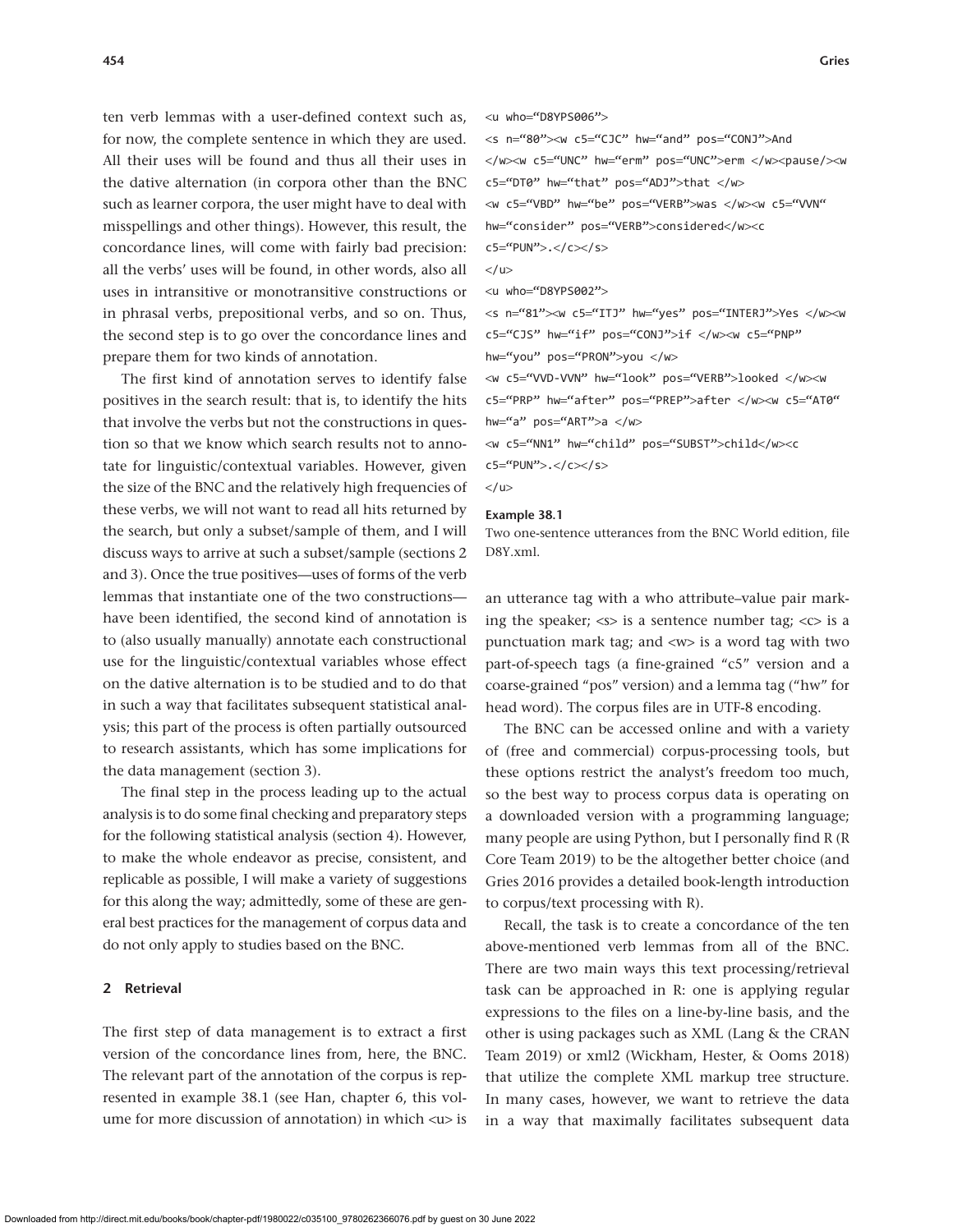- Every measurement of the dependent variable, every data point, to be studied—here, the constructional choice—gets its own row (in a spreadsheet-like representation).
- Every variable or every feature with regard to which each measurement/data point is annotated gets its own column (see Gries 2021: section 1.4 for more discussion of this format).

Given this secondary goal—getting as close as possible to the case-by-variable format—we will proceed with the regular expression option. This is because the output of the XPath queries in R offered by, say, the XML package do not return two output lines for two instances of the same verb (say, *give*) in the same sentence—at least not straightforwardly. For example, if there was a corpus sentence such as "Picard showed Data a phaser and then Data showed it to Riker," then the case-by-variable format requires that each use of *showed* is in its own row, as shown here in table 38.1, which is not what the XML package would immediately provide.

Without delving into actual R coding too much (again, see Gries 2016), the regular expression route means we could essentially proceed with two loops: one (outer) loop that loads every corpus file (using the right file encoding, which typically is UTF-8) so that its sentences can be searched for the verb lemmas in question, and an inner loop that retrieves every instance of each of the ten verb lemmas from the sentences with, here, the whole sentence as the context; note that often gathering more context can be essential, for example, to annotate discourse-functional/ information-structural variables such as givenness/accessibility. Note the arrangement of the loops: because the loop that loads the files from the hard drive is the outer one, our script requires 4,049 hard drive accesses—if we had made the loop that loads the files the inner one, the one

#### **Table 38.1**

The case-by-variable format for two matches in one sentence

| Preceding                                    | Match  | Subsequent                                        |
|----------------------------------------------|--------|---------------------------------------------------|
| Picard                                       | showed | Data a phaser and then<br>Data showed it to Riker |
| Picard showed Data a<br>phaser and then Data | showed | it to Riker                                       |

nested into the ten verb lemmas, we might need 40,490 file accesses, which would be considerably slower.

As we are writing the script to gather this output, we should make sure that the output we are generating is more comprehensive than what table 38.1 suggests. For instance, the following pieces of information are "cheap" to obtain as we are doing the concordancing but could be useful or even vital either for data processing (e.g., sampling, sorting, filtering) or for the statistical analysis later. Thus, in addition to collecting the mere concordance data, there are some other kinds of information that are routinely useful to collect:

- Every concordance line should have a separate case number so that each case (i.e., row in the spreadsheet) can be uniquely identified by that number.
- It is often useful to include information about the circumstances of production of a data point: this could include register information, but it should minimally include the mode, in other words, whether the file contains spoken or written data, which we can extract either from the teiHeader in the first line of each BNC file or from the file's text type tag in the second line.
- We should not just retain the exact verb form found (as in the Match column in table 38.1) but also the verb lemma in a separate column (so that all forms of irregular verbs, such as *be* in a study of subject complementation, can be sorted together).
- It is nearly always useful or even necessary to save not only the file name in which a match was found, but also the line/sentence number. Many linguistic phenomena are subject to priming effects. That means the processes of planning to produce a construction are affected by whether that construction was processed before and how long ago that happened. Retaining the line/sentence numbers shown in figure 38.1 allows us to control for priming effects by computing the distance between two uses of a construction (see Gries 2018 and references discussed therein). (Along the same lines, it can be useful, in the case of spoken/conversational data, to include the speaker from the utterance tag in yet another column, which we will skip here.)
- Finally, it can be useful to immediately clear the output of parts of the annotation that are not going to be required anymore or that would make reading (during the subsequent manual annotation process) harder. In this case, we might delete part-of-speech tags, sentence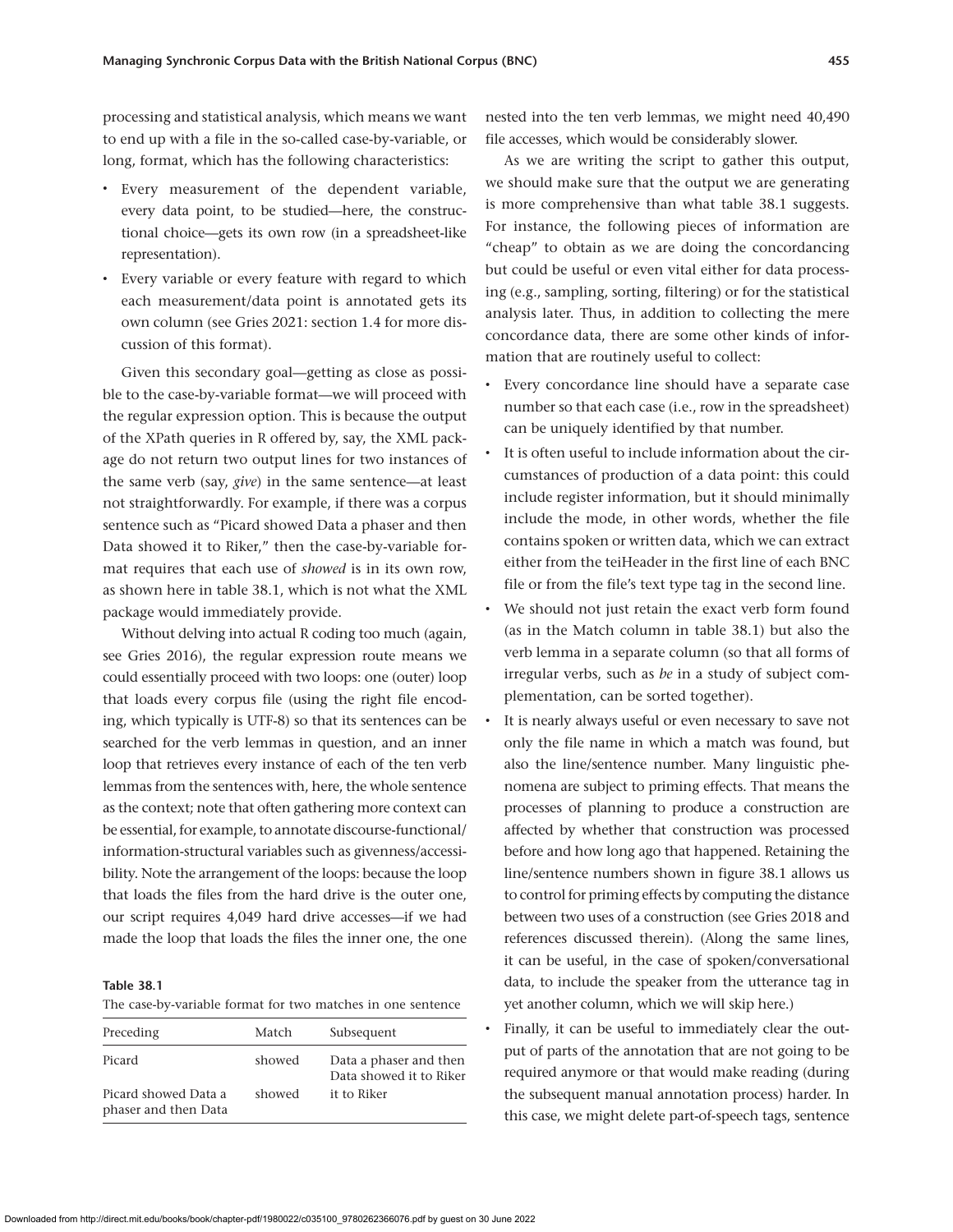number tags (because we have the sentence number in a separate column anyway), and so on, but for some applications it might be useful to retain some tags such as overlap markers, unclear word tags (which might also indicate disfluencies), and others.

The final product is then ideally saved into a raw text file (a tab-delimited .csv file ideally still with UTF-8 encoding) that has column headers for all columns (which are separated by tab stops), and that has been cleaned up as well (e.g., no excess spaces anywhere); also, during any such steps, great care needs to be exercised to not compromise the identity and structure of the data. For instance, R, and also spreadsheet software, may need to be told explicitly how to handle single and double quotes, number/pound signs, and so on, which may occur in a corpus file, but must not disrupt R's/the spreadsheet software's parsing of the files column structure; this was also the reason why the columns in the output should be tabdelimited because tabs, unlike commas, are not part of the regular corpus file content and, thus, are no threat to recognizing the structure of the file (see ?read.table and ?write.table in R and check the settings of the Text Import Assistant in spreadsheet software).

Two related brief comments on preparing this output file: First, it is useful to do as much as of this as possible with code in an R script rather than manually or semimanually (e.g., using database lookup functions) in a spreadsheet. This is because the output usually needs to be fine-tuned over multiple attempts and so it will save time and prevent errors if R does nearly everything with a script rather than when a human has to intervene over and over again manually with the point-and-click interface of a spreadsheet software.

Second, and more generally, it is always tempting to quickly hack together a script that somehow accomplishes the task, but I would encourage you to spend a bit time on thinking and planning this properly. One particularly relevant aspect is that it is often worth the extra five to ten minutes to think about whether (i) the code you're writing scales up to bigger research projects—if not, it is often worth the extra effort to change the code to make it run more efficiently, and (ii), relatedly, the code can be parallelized, that is, it can use the multiple cores or threads that contemporary computer processors now routinely offer.

As for the former, hacking together some code that just about works, but maybe inelegantly so (*elegance* not referring to aesthetics, but computational efficiency), might seem like "it's good enough for now," but it often happens that slight changes or additions need to be made as the scope of a study changes, among other reasons, and then having an elegant script is nearly always a good return on the investment (of the time that went into improving and streamlining the code).

As for the latter, running a script that does all of this on the BNC using R's default of just using a single thread of the computer's processor might take twenty minutes or more (depending on the user's hardware, obviously), but the script that I used for all of this used ten threads on a laptop with a 6-core Intel i5 processor and hyperthreading (using the R packages foreach and doParallel) and finished all the data retrieval and preparation discussed in this chapter within less than three minutes, a speed that even only a few years ago would have been nearly impossible to attain.

Section 3 deals with preparing and performing the annotation processes after the first concordance has been generated and saved.

# **3 Annotation**

The next steps involve (i) preparing to weed out false positives and (ii) adding annotation with regard to the variables that might affect the dative alternation to the true positives. This part of the process is often done by research assistants, so it is useful to be maximally consistent and minimize the risk of errors in data entry, among other things, but, in all honesty, I have applied the same kind of precautions even in cases where I knew I was going to annotate the data myself. In a manner of speaking, I was protecting myself against my own errors, laziness, and such.

With regard to (i), in my experience it is most useful to prepare for the annotation by adding (still in the R script) an additional column to the data that is to the right of the column with the match that is called, say, Construction. That column can contain a placeholder for now, but it will contain the labels *ditrans*, *prepdat*, *other* for the constructions instantiated by the verb uses. Plus, it needs to be able to also contain some other code(s) to be able to, for instance, indicate that the row has been looked at but needs further attention (e.g., to disambiguate).

Also, I always recommend adding a column called Problem, whose only purpose is to (i) be empty if there is no problem whatsoever in any other column of the same row/case, but to (ii) contain the letter of the column that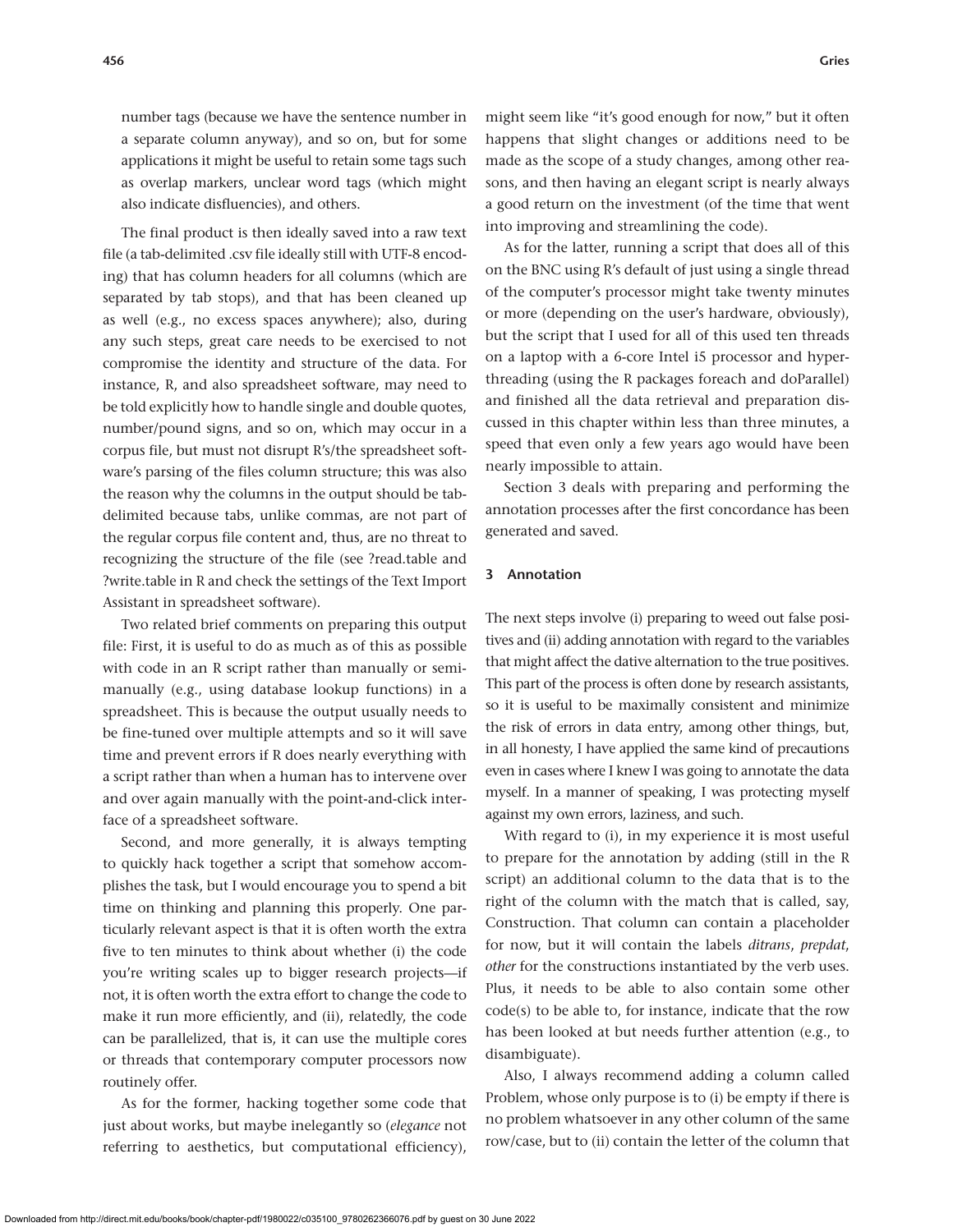*does* contain something problematic requiring further attention to disambiguate or that might lead to the case being discarded. For instance, if a match for one of the verb forms was found but something in the subsequent context column K makes you think that maybe this case should not be included, then the Problem column would contain the letter "K" to indicate that, because of column K, this line merits a second look. A lot of students, but also more senior practitioners, do something like this by changing the font color or the background of the problematic cell, but these are things that cannot easily be sorted by or find/filter in a spreadsheet that has, say two hundred thousand rows, but a code in a separate column is something that can be found/filtered/ sorted by. Thus and more generally, if information needs to be added to the data, add it into a column, not with formatting, because only if information made it into a cell of a column can all the data processing power of R/ spreadsheet software be applied to it efficiently.

Next, we need to select a sample of concordance lines to read to determine whether they actually instantiate one of the two constructions of the dative alternation. The biggest mistake to avoid here is to draw a random sample of, say five thousand concordance lines out of all concordance lines. While this practice is still widespread, it is a really bad idea for two reasons: First, many phenomena are susceptible to priming effects, which means that to analyze an example of a ditransitive in file EFS.xml, it is most likely necessary to see what construction was used last before that and how similar that use was to the current one. But if we sample randomly from all concordance lines, the current line will be separated from all others in the same file, which makes such annotation much harder than necessary. Second, many corpus studies of this type these days are analyzed with mixed-effects models or similar kinds of tools, one selling point of which is that they can control for speaker-, file-, or lexically specific variability in the data. However, if the one ditransitive in file EFS.xml that I am looking at right now is the only one that made it into my random sample (although there are actually many ditransitives and prepositional datives in there, which were just not sampled), then I am not giving my later statistical analysis the chance to determine whether there is something special to this speaker or file.

Thus, what we should do here is make the file the subsetting/sampling unit: choose files (pseudorandomly) to be part of our subset/sample and then look

at all concordance lines from that file. Obviously, there are many straightforward ways in which such sampling might be implemented, so I will just mention two of them that provide an additional perspective on this part of the process. The first alternative could involve tabulating all files (in 4,049 rows) with all verb lemmas (in ten columns) to see which verb lemma is attested how often in each file. Then we could decide to only consider files for sampling that contain say, at least eight of the ten lemmas at least, say, twice. Of those files, we could begin with the file with the smallest number of verb lemma tokens and add all concordance lines from files—recall, the sampling unit are files, not lines—with successively more verb lemma tokens until we reach a desired number of concordance lines. The reason for this seemingly convoluted scheme is that (i) it would make sure that the files sampled contain a "decent variety" of relevant verb lemmas and that (ii) we sample a "decent" number of files (which makes sure that no one huge file and its idiosyncrasies could affect our analysis too much).

The second alternative could begin as we did for the first—identifying files with a decent number of matches to begin with—and then randomly sample complete files from those; in such a case, it is absolutely essential to set a random-number seed before any sampling is done (in R: set.seed) so that the sampling is random, but also replicable.

Finally, it is often helpful to sort the complete output in a useful way. This could be sorting by, for instance:

- Whether a file/concordance line is "in the sample" to be studied or not (so that all to-be-annotated items in the sample are together).
- The file name (so that all lines from the same file are together).
- The sentence number (so that all lines from the same file are in order of occurrence in the file).
- The length of the preceding context (so that multiple hits in the same sentence are sorted in order of occurrence in the line).

Ideally, everything so far in this process would be performed with a single fully automated script that, when run on the same data, would give you the same output and would require as little human intervention as possible (in the interest of speed and replicability). This would entail, for instance, that file locations (of the input and output files are hard-coded into the script). Also, the code/script should be extremely heavily commented,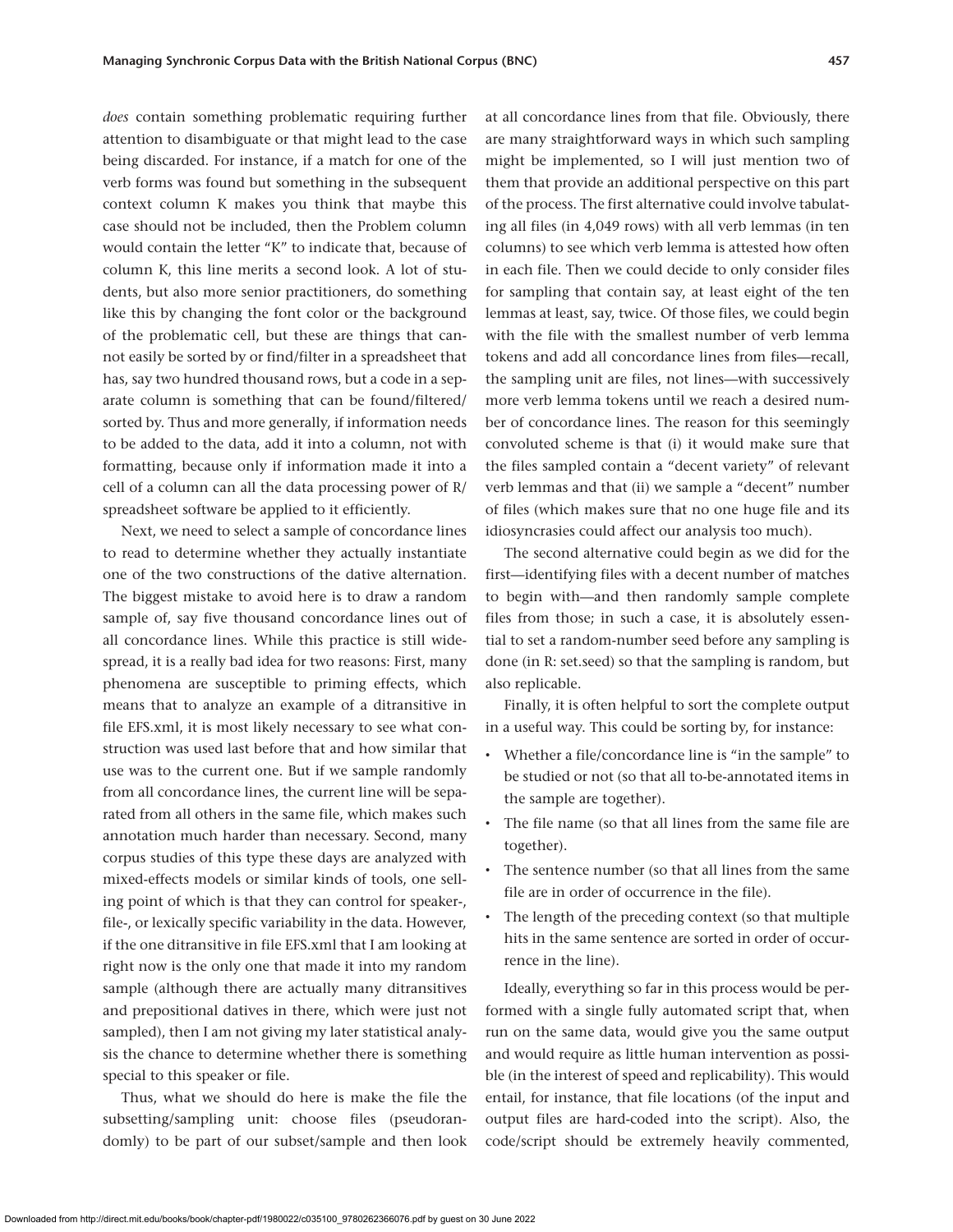which is useful if ever you want to share the script with others and which is *necessary* to remind your future self what you did and why a year ago (when you submitted the paper to that special issue). A useful check as well as documentation of all your activities during this stage, but also during the later statistical analysis, would be to generate two things: (i) a variety of output files (interim results for fast debugging as well as final results) in useful file formats (such as .rds for everything to be used only within R and tab-delimited .csv for everything that might be loaded into other software), and (ii) an HTML report or an R Markdown document that contains all your code, all your commentary, and all the results that would have been in the console/on the screen in a single shareable HTML file, which ensures proper error checking (because otherwise the report won't compile in the first place) and transparency (to others and your future self).

Then, and only then, do we stop using R for a moment and we can begin to actually annotate (i) whether concordance lines are the right construction(s) and (ii) what their characteristics are that might have affected the speaker's choice. For this part of the process, I recommend using a spreadsheet software such as LibreOffice Calc (which has characteristics such as full-fledged regular expressions and better filtering functionality that, to my mind, make it more useful than competing spreadsheet software; see the

appendix for what we are aiming for). Crucially, I recommend using the Data: Validity functionality, which allows a user to limit the number of options that can be entered into a cell. Consider figure 38.1, which shows the first of three tabs of the menu option Data: Validity in LibreOffice Calc. In the Criteria tab, we can list the elements that the user is allowed to enter into the cells of column J, which are then shown in a drop-down selection list for entering with a mouse click; in the Input Help tab, we can enter a title and a help text that is shown when a user clicks on a cell to enter something; and in the Error Alert tab, we can enter what should happen and what feedback should come up when the user tries to enter something they are not supposed to enter.

This feature makes it much easier to avoid data entry errors because, for instance, we can define a list of admissible entries (as shown here), we can only permit numbers or dates, and such, and the pop-up help constantly reminds an annotator of all the possible options that are at their disposal—just make sure there also are options for the annotator to indicate they have a problem and cannot annotate a certain data point decisively yet.

Once all annotation of the relevant variables is complete, we turn to the last data management stage, the final steps before a subsequent statistical analysis.

| T            | ٠             |                       | K                                                                                                        | L               | M            |
|--------------|---------------|-----------------------|----------------------------------------------------------------------------------------------------------|-----------------|--------------|
| <b>MATCH</b> | <b>CONSTR</b> |                       | <b>PROBLEM</b>                                                                                           |                 |              |
| telling      | <b>NA</b>     | vou about it.         |                                                                                                          |                 |              |
| tells        | <b>NA</b>     |                       | you what the committees, up until the Highways and Traffic Committee'd agreed.                           |                 |              |
| asked        | <b>NA</b>     |                       | the officers to submit a detailed report on the programme of research to be undertaken by the Associatio |                 |              |
| asked        | <b>NA</b>     | the indivi            | Validity                                                                                                 |                 | ø            |
| passed       | <b>NA</b>     | on to gro             |                                                                                                          |                 |              |
| brings       | <b>NA</b>     | to mind t<br>Criteria | Input Help<br>Error Alert                                                                                |                 |              |
| asked        | <b>NA</b>     | if there w            |                                                                                                          |                 |              |
| told         | <b>NA</b>     | no, beca<br>Allow:    | List                                                                                                     |                 | $\checkmark$ |
| told         | <b>NA</b>     | you there             |                                                                                                          |                 |              |
| asked        | <b>NA</b>     | me, and               | Allow empty cells                                                                                        |                 |              |
| giving       | <b>NA</b>     | us a ven              | Show selection list                                                                                      |                 |              |
| ask          | <b>NA</b>     | him what              |                                                                                                          |                 |              |
| ask          | <b>NA</b>     | him what              | Sort entries ascending                                                                                   |                 |              |
| bring        | <b>NA</b>     | up and th             |                                                                                                          |                 |              |
| given        | <b>NA</b>     | Entries<br>a lower s  | ditrans                                                                                                  |                 |              |
| given        | <b>NA</b>     | a lower s             | prepdat                                                                                                  |                 |              |
| bring        | <b>NA</b>     | the sulph             | other                                                                                                    |                 |              |
| shows        | <b>NA</b>     | that the              | 77?                                                                                                      |                 |              |
| gave         | <b>NA</b>     | a high ad             | <b>NA</b>                                                                                                |                 |              |
| shows        | <b>NA</b>     | general               |                                                                                                          |                 |              |
| shows        | <b>NA</b>     | that it's             |                                                                                                          |                 |              |
| shown        | <b>NA</b>     | by the R              |                                                                                                          |                 |              |
| showed       | <b>NA</b>     | some $\leq$ u         |                                                                                                          |                 |              |
| give         | <b>NA</b>     | them sor              |                                                                                                          |                 |              |
| qive         | <b>NA</b>     | some bla              |                                                                                                          |                 |              |
| given        | <b>NA</b>     | blanks a              |                                                                                                          |                 |              |
|              |               | Help                  | OK                                                                                                       | Cancel<br>Reset |              |

#### **Figure 38.1**

The use of the Data: Validity function to guide and constrain data entry.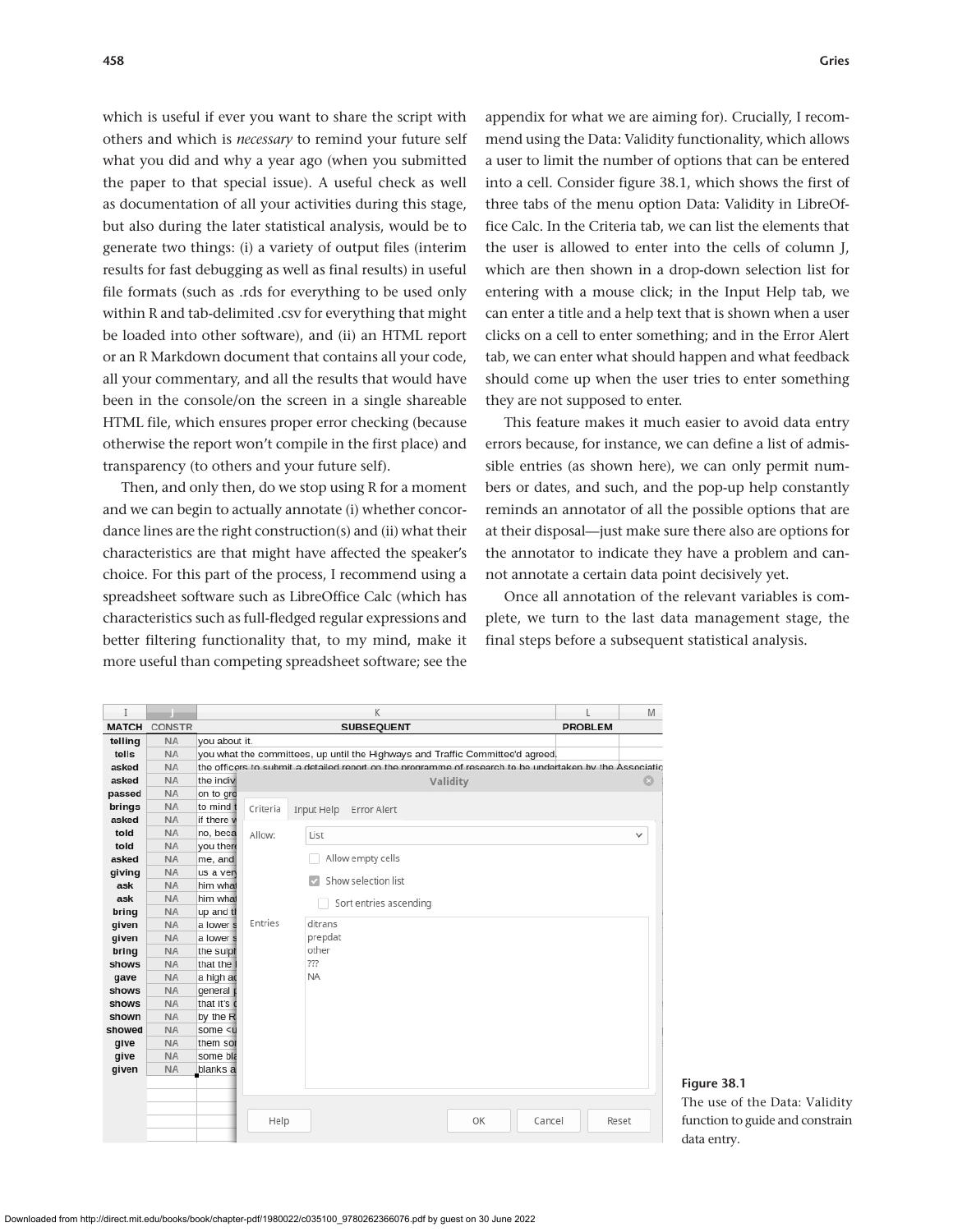#### **4 Preparation and documentation**

Once the relevant data points—the uses of the two constructions—have been identified and annotated for the factors targeted in the study (e.g., length, animacy, definiteness) there are several final things that need to be done to make sure the data are in good shape for subsequent (statistical) analysis.

The first of these is performing a general sanity check of the data as a whole but specifically the annotation that was entered. This can be done in two ways: in the spreadsheet software (or any more specialized annotation software) with which the annotation was performed and within the software used for statistical analysis (these days, typically, R). As for the former, I recommend using the spreadsheet's filtering function to determine whether a column contains only sensible entries, for example, only the animacy levels you intended to code or only reasonable ages of speakers. This is more important than you might think: I recently met with a student whose spreadsheet (with more than twenty thousand rows) contained a column named Age of Speaker (supposedly measured in years), which upon inspection was found to contain a variety of values exceeding 170. This arose from an unintentional use of dragging down a cell with a numeric value that was not repeated as intended, but

incremented instead; obviously, these kinds of things need to be addressed prior to any analysis. Figure 38.2 shows how the Data: Autofilter functionality can be used to check, here, that the Lemma column contains only the lemmas it is supposed to contain.

Similarly, if data entry was not restricted with the Data: Validity tool, annotators often unintentionally add spaces to labels—for example, using the labels "animate" and "animate·"—which will create problems for the later statistical analysis. Microsoft Excel does not even flag this in its filtering function, but in LibreOffice Calc, this would be obvious from the kind of filtering display shown in figure 38.2. Therefore, we want to check for all sorts of other problems including plain typos ("animat"), other implausible values (decimal values in a column that should only contain integers such as length of an NP in words or characters), and many similar problems.

As for the latter kind of sanity check (in R), I recommend loading the .csv file into a data frame in R and explore it, minimally, with the summary function (to get first frequency tables of all categorical variables and numerical summaries of all numeric variables: if you intended to restrict your speakers to younger people and the median age value in the summary output is fortyeight, then you might want to look at your code and your (interim) output files again.

| C               | D                         | E   | F                        | G                                         |        |
|-----------------|---------------------------|-----|--------------------------|-------------------------------------------|--------|
| $FILE   \nabla$ | SENTNUM.chr   SENTNUM   V |     | $INSAMPLE$ $\rightarrow$ | LEMMA $\overline{\mathbf{y}}$             |        |
| A1V             | 5                         | 5   | <b>TRUE</b>              | Sort Ascending                            |        |
| A1V             | 6                         | 6   | <b>TRUE</b>              |                                           | Com    |
| A1V             | 13                        | 13  | <b>TRUE</b>              | Sort Descending                           | lespi  |
| A1V             | 60                        | 60  | <b>TRUE</b>              | Top 10                                    |        |
| A1V             | 114                       | 114 | <b>TRUE</b>              |                                           | h T :  |
| A1V             | 149                       | 149 | <b>TRUE</b>              | Empty                                     |        |
| A1V             | 165                       | 165 | <b>TRUE</b>              | Not Empty                                 |        |
| A1V             | 166                       | 166 | <b>TRUE</b>              |                                           | indu   |
| A1V             | 169                       | 169 | <b>TRUE</b>              | Standard Filter                           | pmpa   |
| A1V             | 209                       | 209 | <b>TRUE</b>              |                                           | ignty  |
| A1V             | 209                       | 209 | <b>TRUE</b>              | Search items                              | 1983.  |
| A1V             | 238                       | 238 | <b>TRUE</b>              |                                           |        |
| A1V             | 305                       | 305 | <b>TRUE</b>              | $\checkmark$<br>ask                       | for t  |
| A1V             | 339                       | 339 | <b>TRUE</b>              | ø<br>bring                                |        |
| A1V             | 344                       | 344 | <b>TRUE</b>              |                                           | f the  |
| A1V             | 348                       | 348 | <b>TRUE</b>              | M<br>give                                 |        |
| A1V             | 424                       | 424 | <b>TRUE</b>              | M<br>lend                                 |        |
| A1V             | 441                       | 441 | <b>TRUE</b>              |                                           |        |
| A1V             | 455                       | 455 | <b>TRUE</b>              | ø<br>pass                                 |        |
| A1V             | 465                       | 465 | <b>TRUE</b>              | $\sim$<br>sell                            | t the  |
| A1V             | 520                       | 520 | <b>TRUE</b>              |                                           | r of a |
| A1V             | 522                       | 522 | <b>TRUE</b>              | $\times$<br>$\checkmark$<br>$\sim$<br>All |        |
| A1V             | 523                       | 523 | <b>TRUE</b>              |                                           |        |
| A1V             | 528                       | 528 | <b>TRUE</b>              | OK<br>Cancel                              |        |
| A1V             | 534                       | 534 | <b>TRUE</b>              |                                           |        |
| .               | ---                       | --- |                          |                                           |        |

**Figure 38.2** The use of Data: Autofilter to check data entry.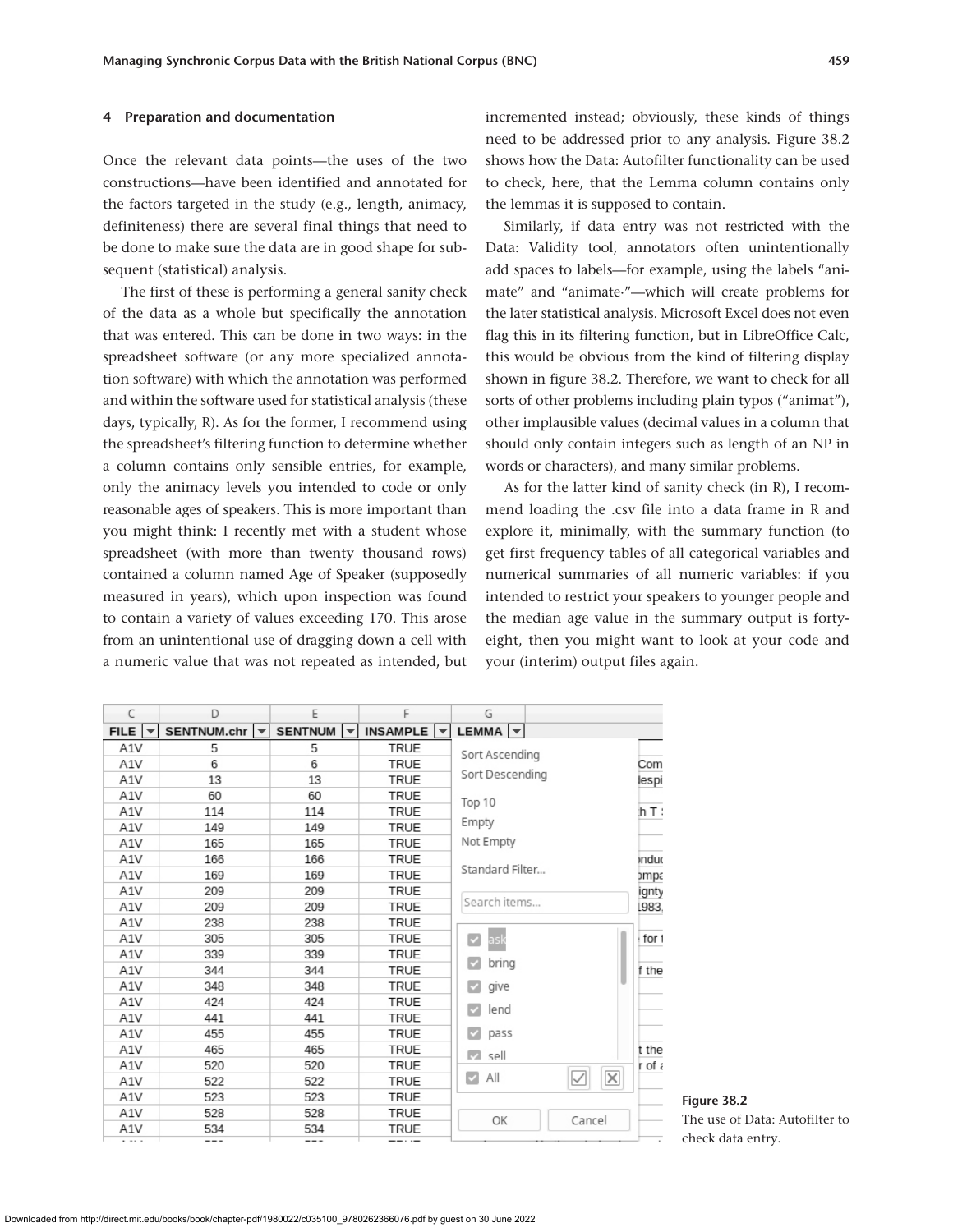Finally, and this is beginning to move away from the core processing of corpus data per se and toward initial statistical processing, there are a few exploratory steps that have implications on the data structure you're working with. For instance, it is straightforward, but very useful, in R to quickly check for each column of your data how many unique types it contains and what their frequency distribution is and looks like when visualized in a statistical plot. This kind of information is useful because it often offers suggestions with regard to (i) which column (especially of categorical variables) might contain more unique values than it should, (ii) which column (especially of categorical variables) might contain more super-rare values than is useful for a subsequent statistical analysis, and (iii) which column (especially of numerical variables) has distributional characteristics that are problematic for whatever subsequent analysis was planned and thus needs to be transformed. If such exploration leads to new columns because levels of a categorical variable are conflated or because numerical variables are log-transformed—it is usually a good idea to leave the old columns in the data frame in case you unexpectedly need to go back and use the original values again. However, if you have been doing what I've recommended—diligently documenting all steps in a code file and creating many interim results files—revisiting an earlier variable state should be unproblematic anyway. Note that sometimes you might even have to combine multiple columns into one to disambiguate information for the later analysis: Imagine a case where speaker IDs are simply numbers from 1 to *n* in each corpus file. This would mean that concordance line one thousand might be from a speaker labeled as "1," as might be concordance line two thousand—but the two concordance lines might be from different files! Thus, you would need to create a new column that conflates the file name and the speaker name into one string so that the former becomes, say, "D8Y. xml\_1" and the latter becomes "EFS.xml\_1." The BNC speaker codes include the file name, which avoids this problem, but it is useful to be on guard for such or similar situations; for instance, this careful separation of speaker codes is also important for experimental data.

A final comment that is more general than the specific scope of this chapter—data management with the BNC but still so important that I feel compelled to make this point anyway: I strongly recommend the adoption of a rigorous practice of naming files and documenting workflow across files. Too often, I see students as well as senior

practitioners presenting me with files called somescript.r, newscript.r, betterversion.r, and ten different output files whose names make no sense even to the users themselves anymore once even only a moderate amount of time has passed (see [https://xkcd.com/1459/\)](https://xkcd.com/1459/). My recommendations for a corpus study of the type I've discussed, with the BNC or any other corpus, are the following:

- Create a new folder for each project.
- Name nearly all files in the folder so they are numbered in order of creation and indicate what they produce.
- Name all files having to do with the paper or slides you produce from the data 01a\_paper.odt, for example, with major successive revisions being called 01b\_ paper.odt, 01c\_paper.odt, and so on. This makes sure they are shown at the top of the folder.
- Number all files involved in the analysis as follows: The script that generates the first concordance from the corpus is called 02a\_concordance.r, which might generate an output file called 02b\_concordance.csv. That file is then also saved as an .ods file 02b\_concordance.ods, which is used for annotating the data and which, when the annotation is complete, is saved as 03\_annotated.ods and, for R, as a tab-delimited version called 03\_annotated.csv, and so forth.
- Note that the R script that reads this file and contains the statistical analysis of 03\_annotated.csv is called 04a\_eval.r and might produce output files 04b\_.... csv via  $04e_$ .  $\ldots$  rds to  $04h_$ .  $\ldots$  png and so on.
- Create the first file in the folder and name it 00\_overview.txt. This file contains your notes that state for every file in the folder (i) its name, (ii) what it does (and what its input files are), and (iii) its output file.

As obsessive as this may seem, corpus studies of large corpora often lead to huge amounts of results, not to mention the possibility that multiple slightly different attempts to come to grips with the data may have been made, which quickly can lead to an explosion of files. (I have seen many times, during office hours, the inability of a student to even locate "the current analysis.") In the interest of proper data management and, hopefully, the increase in precision, transparency, and replicability of our corpus studies, these kinds of scenarios—see [http://](http://phdcomics.com/comics/archive.php?comicid=1323—need) [phdcomics.com/comics/archive.php?comicid=1323](http://phdcomics.com/comics/archive.php?comicid=1323—need) [need](http://phdcomics.com/comics/archive.php?comicid=1323—need) to be avoided. If you follow the guidelines in this chapter, they will be; of course, you can also use git or similar tools.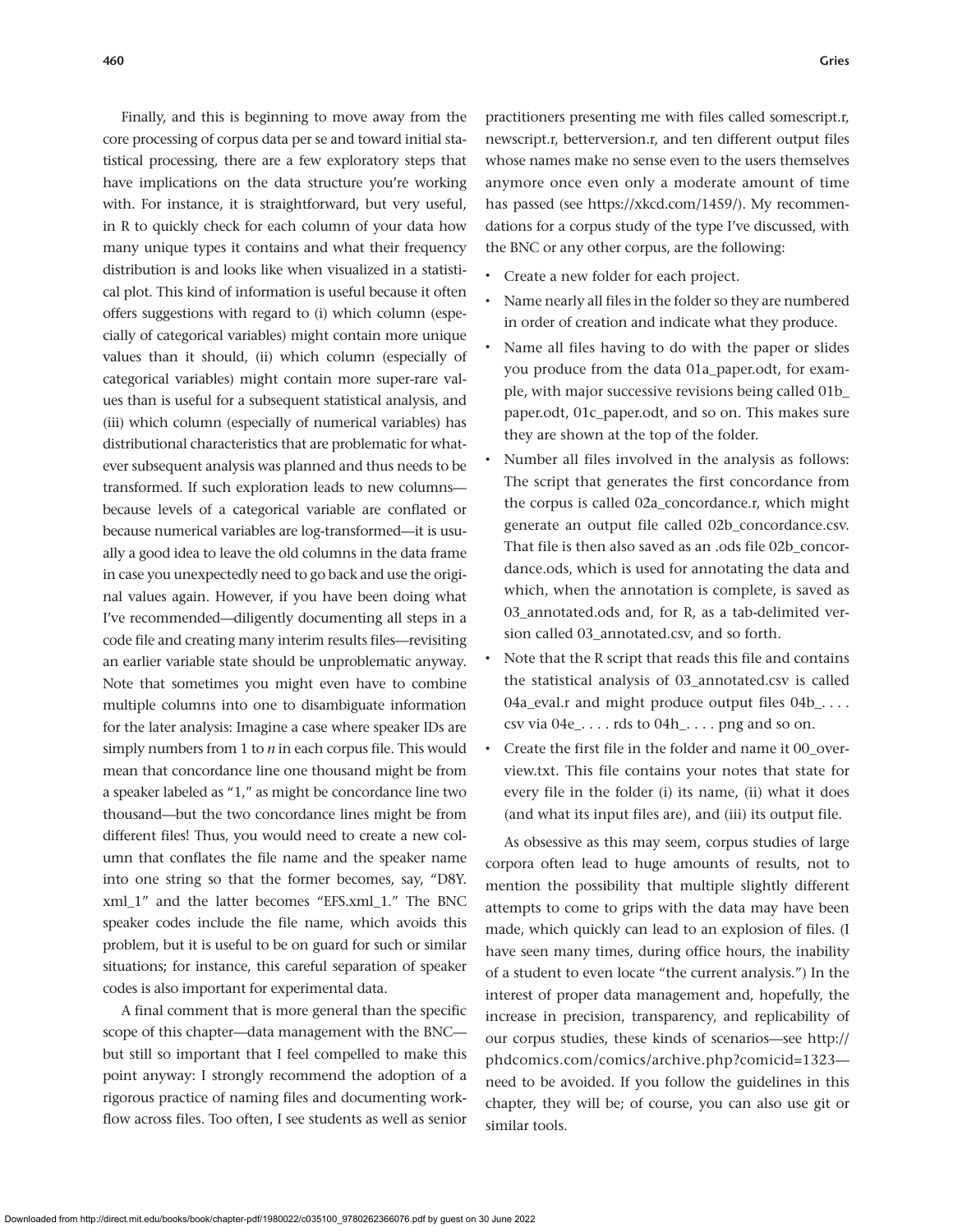|                                        |                    | $\blacktriangleright$<br>R<br>II                   |           |          | <b>PROBLEM</b>     |                                                |              |                                                           |                                                              |                                                             |                       |                 |                                                           |                                                        |                                                                |                                                                |                                                                                |                                               |                                                             |                           |                               |                                                              |                                                              |                                                             |                 |                                                                                                                                                                                                                                                                                                                                                                                                                                                                                                                                                                                                                                                                                                                                                                                                                                                                                                                                                                                                                                                                                                                                                                                                                                                                                                                                                                                                                                                                                                                                                                                                                                                                                                                                                                                                                                                                                                                                                                                                                                                                                                                                                                                                                                                                                                                                                                                                                                                                                                                                                                                                                                         |      |      |           |                            |                                                           |                                                |                     |                                                              |                                                              |                                                             |                         |          |                                    |             |                                                             |            |     |                                                             |                                                            |                              |            |                                                            |                                                           |       |                                                             |                                                         |                      |                                                            |                                                             |                                                            |                                     |
|----------------------------------------|--------------------|----------------------------------------------------|-----------|----------|--------------------|------------------------------------------------|--------------|-----------------------------------------------------------|--------------------------------------------------------------|-------------------------------------------------------------|-----------------------|-----------------|-----------------------------------------------------------|--------------------------------------------------------|----------------------------------------------------------------|----------------------------------------------------------------|--------------------------------------------------------------------------------|-----------------------------------------------|-------------------------------------------------------------|---------------------------|-------------------------------|--------------------------------------------------------------|--------------------------------------------------------------|-------------------------------------------------------------|-----------------|-----------------------------------------------------------------------------------------------------------------------------------------------------------------------------------------------------------------------------------------------------------------------------------------------------------------------------------------------------------------------------------------------------------------------------------------------------------------------------------------------------------------------------------------------------------------------------------------------------------------------------------------------------------------------------------------------------------------------------------------------------------------------------------------------------------------------------------------------------------------------------------------------------------------------------------------------------------------------------------------------------------------------------------------------------------------------------------------------------------------------------------------------------------------------------------------------------------------------------------------------------------------------------------------------------------------------------------------------------------------------------------------------------------------------------------------------------------------------------------------------------------------------------------------------------------------------------------------------------------------------------------------------------------------------------------------------------------------------------------------------------------------------------------------------------------------------------------------------------------------------------------------------------------------------------------------------------------------------------------------------------------------------------------------------------------------------------------------------------------------------------------------------------------------------------------------------------------------------------------------------------------------------------------------------------------------------------------------------------------------------------------------------------------------------------------------------------------------------------------------------------------------------------------------------------------------------------------------------------------------------------------------|------|------|-----------|----------------------------|-----------------------------------------------------------|------------------------------------------------|---------------------|--------------------------------------------------------------|--------------------------------------------------------------|-------------------------------------------------------------|-------------------------|----------|------------------------------------|-------------|-------------------------------------------------------------|------------|-----|-------------------------------------------------------------|------------------------------------------------------------|------------------------------|------------|------------------------------------------------------------|-----------------------------------------------------------|-------|-------------------------------------------------------------|---------------------------------------------------------|----------------------|------------------------------------------------------------|-------------------------------------------------------------|------------------------------------------------------------|-------------------------------------|
| 02c_concordance.ods - LibreOffice Calc |                    | II<br>胆<br>齢<br>9<br>₫<br>▶<br>$\frac{1}{2}$<br>Þ  |           | ×        | <b>SUBSEQUENT</b>  | notice of their application to adopt the child | her consent. | whether the co-defendant was charged with gross indecency | the judgment of the court, said the appellant did not sugges | the International Bar Association conference in Strasbourg. | Patricia Wynn Davies. | the conference. | about an invention which could curb kidnapping and the il | is to be treated in exactly the same way as Dr Wyatt', | in by social workers or others with suspicion of abuse, or the | whether I am still confident about the children in which I ral | whether sexual abuse might be the problem in cases which $\blacktriangleright$ | why this is such a horrendous issue to raise. | how it can be made easier for abusers, who suffer a compuls | you by on the other side. | due weight to minority votes. | voters a free choice of candidates in multi-member constitu- | delegates that tax concessions for private medical insurance | delegates: 'Mrs Thatcher and her ministers are extremely qu | John Pienaar.   | ▵<br>the story, he did not seem too worried. <div block"="" level="&lt;/td&gt;&lt;td&gt;that 700,000 people had not paid.&lt;/td&gt;&lt;td&gt;false hope to the vulnerable.&lt;/td&gt;&lt;td&gt;a motion at their conference in Brighton last month calling&lt;/td&gt;&lt;td&gt;to submit a draft statement to the policy review.&lt;/td&gt;&lt;td&gt;the kiss of death.'&lt;/td&gt;&lt;td&gt;to the conference.&lt;/td&gt;&lt;td&gt;by Labour delegates, unions would be subject to fines and &lt;math&gt;\theta&lt;/math&gt;&lt;/td&gt;&lt;/tr&gt;&lt;tr&gt;&lt;th&gt;&lt;/th&gt;&lt;th&gt;&lt;/th&gt;&lt;th&gt;Times New Ro&lt;/th&gt;&lt;th&gt;&lt;/th&gt;&lt;th&gt;&lt;/th&gt;&lt;th&gt;&lt;/th&gt;&lt;th&gt;NA&lt;/th&gt;&lt;th&gt;ŃÁ&lt;/th&gt;&lt;th&gt;NA&lt;/th&gt;&lt;th&gt;NA&lt;/th&gt;&lt;th&gt;ŃÅ&lt;/th&gt;&lt;th&gt;NA&lt;/th&gt;&lt;th&gt;MA&lt;/th&gt;&lt;th&gt;NA&lt;/th&gt;&lt;th&gt;ŃÅ&lt;/th&gt;&lt;th&gt;NA&lt;/th&gt;&lt;th&gt;Ź&lt;/th&gt;&lt;th&gt;NA&lt;/th&gt;&lt;th&gt;NA&lt;/th&gt;&lt;th&gt;ŃÅ&lt;/th&gt;&lt;th&gt;NA&lt;/th&gt;&lt;th&gt;ŃÅ&lt;/th&gt;&lt;th&gt;NA&lt;/th&gt;&lt;th&gt;ŃÁ&lt;/th&gt;&lt;th&gt;ŃÁ&lt;/th&gt;&lt;th&gt;ŃÁ&lt;/th&gt;&lt;th&gt;ŃÅ&lt;/th&gt;&lt;th&gt;ŃÁ&lt;/th&gt;&lt;th&gt;ŃA&lt;/th&gt;&lt;th&gt;MA&lt;/th&gt;&lt;th&gt;MA&lt;/th&gt;&lt;th&gt;ŃÁ&lt;/th&gt;&lt;th&gt;ŃÁ&lt;/th&gt;&lt;th&gt;NA&lt;/th&gt;&lt;/tr&gt;&lt;tr&gt;&lt;th&gt;&lt;/th&gt;&lt;th&gt;&lt;/th&gt;&lt;th&gt;&lt;br&gt;回&lt;/th&gt;&lt;th&gt;&lt;/th&gt;&lt;th&gt;&lt;/th&gt;&lt;th&gt;MATCH CONSTR&lt;/th&gt;&lt;th&gt;gave&lt;/th&gt;&lt;th&gt;give&lt;/th&gt;&lt;th&gt;asking&lt;/th&gt;&lt;th&gt;giving&lt;/th&gt;&lt;th&gt;told&lt;/th&gt;&lt;th&gt;writes&lt;/th&gt;&lt;th&gt;told&lt;/th&gt;&lt;th&gt;told&lt;/th&gt;&lt;th&gt;asking&lt;/th&gt;&lt;th&gt;brought&lt;/th&gt;&lt;th&gt;asking&lt;/th&gt;&lt;th&gt;asking&lt;/th&gt;&lt;th&gt;ask&lt;/th&gt;&lt;th&gt;asks&lt;/th&gt;&lt;th&gt;pass&lt;/th&gt;&lt;th&gt;giving&lt;/th&gt;&lt;th&gt;gives&lt;/th&gt;&lt;th&gt;told&lt;/th&gt;&lt;th&gt;told&lt;/th&gt;&lt;th&gt;writes&lt;/th&gt;&lt;th&gt;told&lt;/th&gt;&lt;th&gt;showed&lt;/th&gt;&lt;th&gt;giving&lt;/th&gt;&lt;th&gt;passed&lt;/th&gt;&lt;th&gt;asked&lt;/th&gt;&lt;th&gt;given&lt;/th&gt;&lt;th&gt;passed&lt;/th&gt;&lt;th&gt;passed&lt;/th&gt;&lt;/tr&gt;&lt;tr&gt;&lt;td&gt;&lt;/td&gt;&lt;td&gt;Help&lt;/td&gt;&lt;td&gt;&lt;math display=">\begin{array}{c} \Phi_{\text{1D}}^{\text{UL}} \\ \bullet \\ \end{array}<br/>E<br/>IJ<br/><math display="inline">\begin{smallmatrix} 0 &amp; 0 \end{smallmatrix}</math><br/>C<br/>q<br/>d<br/>R<br/>5<br/>ĽŶ<br/>y</div> |      | H    | PRECEDING | In 1988 the foster parents | reasons and that a reasonable woman in her position would | After retiring the jury returned with a notice | MR JUSTICE SAVILLE, | ional Health Service, Stephen Gilchrist, a London solicitor, | " the Association of British Travel Agents warned yesterday, | exotic trips likely to incur larger increases, Sidney Perez | The conference was also | All I am | Of the 82 'index' children - those | 'If you are | repared to diagnose, she says, and because Dr Wyatt started | We have to | She | where, unless you live in a marginal constituency elections | In sect several candidates in multi-member constituencies, | The Single Transferable Vote | Robin Cook | is ambulanceman's uniform, won a standing ovation after he | we summed up the general consensus: 'We've been stuffed,' | As he | ssued in Scotland, but even the 'official doctored figures' | Norkers' union USDAW, said non-payment campaigners were | The Social Democrats | vclear 84 per cent majority and then the Campaign was then | Many things by my political opponents, but I have just been | Aored the call for complete immunity in tort which the TUC | Under the resolution overwhelmingly |
|                                        | Window             | $\overline{4}$ $\overline{z}$<br>$\Leftrightarrow$ |           | U        | LENIMA             | give                                           | give         | ask                                                       | give                                                         | tell                                                        | write                 | tell            | tell                                                      | ask                                                    | bring                                                          | ask                                                            | ask                                                                            | ask                                           | ask                                                         | pass                      | give                          | give                                                         | tell                                                         | tell                                                        | write           | tell                                                                                                                                                                                                                                                                                                                                                                                                                                                                                                                                                                                                                                                                                                                                                                                                                                                                                                                                                                                                                                                                                                                                                                                                                                                                                                                                                                                                                                                                                                                                                                                                                                                                                                                                                                                                                                                                                                                                                                                                                                                                                                                                                                                                                                                                                                                                                                                                                                                                                                                                                                                                                                    | show | give | pass      | ask                        | $\mathbf{g}i\nu e$                                        | pass                                           | pass                |                                                              |                                                              |                                                             |                         |          |                                    |             |                                                             |            |     |                                                             |                                                            |                              |            |                                                            |                                                           |       |                                                             |                                                         |                      |                                                            |                                                             |                                                            |                                     |
|                                        | Tools              | ٠<br>Ħ<br>$\blacktriangleright$<br>▦               |           | Щ.       | SENTNUM INSAMPLE   | TRUE                                           | TRUE         | TRUE                                                      | TRUE                                                         | TRUE                                                        | TRUE                  | TRUE            | TRUE                                                      | TRUE                                                   | TRUE                                                           | TRUE                                                           | TRUE                                                                           | TRUE                                          | TRUE                                                        | TRUE                      | TRUE                          | TRUE                                                         | TRUE                                                         | TRUE                                                        | TRUE            | TRUE                                                                                                                                                                                                                                                                                                                                                                                                                                                                                                                                                                                                                                                                                                                                                                                                                                                                                                                                                                                                                                                                                                                                                                                                                                                                                                                                                                                                                                                                                                                                                                                                                                                                                                                                                                                                                                                                                                                                                                                                                                                                                                                                                                                                                                                                                                                                                                                                                                                                                                                                                                                                                                    | TRUE | TRUE | TRUE      | TRUE                       | <b>TRUE</b>                                               | TRUE                                           | TRUE                |                                                              |                                                              |                                                             |                         |          |                                    |             |                                                             |            |     |                                                             |                                                            |                              |            |                                                            |                                                           |       |                                                             |                                                         |                      |                                                            |                                                             |                                                            |                                     |
|                                        | Data<br>Sheet      | ீ<br>ð.                                            |           | ш        |                    | 8                                              | 51           | 46                                                        | 50                                                           | 92                                                          | 105                   | 106             | 112                                                       | 123                                                    | 143                                                            | 146                                                            | 159                                                                            | 176                                           | 178                                                         | 212                       | 239                           | 245                                                          | 256                                                          | 260                                                         | 273             | 292                                                                                                                                                                                                                                                                                                                                                                                                                                                                                                                                                                                                                                                                                                                                                                                                                                                                                                                                                                                                                                                                                                                                                                                                                                                                                                                                                                                                                                                                                                                                                                                                                                                                                                                                                                                                                                                                                                                                                                                                                                                                                                                                                                                                                                                                                                                                                                                                                                                                                                                                                                                                                                     | 303  | 308  | 316       | 319                        | 331                                                       | 345                                            | 346                 |                                                              |                                                              |                                                             |                         |          |                                    |             |                                                             |            |     |                                                             |                                                            |                              |            |                                                            |                                                           |       |                                                             |                                                         |                      |                                                            |                                                             |                                                            |                                     |
|                                        | Styles             | Ł<br>k<br>$\mathcal{F}$                            | CASE<br>Ш | $\circ$  | <b>SENTNUM.chr</b> | ×                                              | 51           | 46                                                        | 50                                                           | 92                                                          | 105                   | 106             | 112                                                       | 123                                                    | 143                                                            | 146                                                            | 159                                                                            | 176                                           | 178                                                         | 212                       | 239                           | 245                                                          | 256                                                          | 260                                                         | 273             | 292                                                                                                                                                                                                                                                                                                                                                                                                                                                                                                                                                                                                                                                                                                                                                                                                                                                                                                                                                                                                                                                                                                                                                                                                                                                                                                                                                                                                                                                                                                                                                                                                                                                                                                                                                                                                                                                                                                                                                                                                                                                                                                                                                                                                                                                                                                                                                                                                                                                                                                                                                                                                                                     | 303  | 308  | 316       | 319                        | 331                                                       | 345                                            | 346                 |                                                              |                                                              |                                                             |                         |          |                                    |             |                                                             |            |     |                                                             |                                                            |                              |            |                                                            |                                                           |       |                                                             |                                                         |                      |                                                            |                                                             |                                                            |                                     |
|                                        |                    | ન્<br>៕                                            | ы<br>fx   |          | <b>FILE</b>        | A30                                            | A30          | A30                                                       | A30                                                          | A30                                                         | A30                   | A30             | A30                                                       | A <sub>30</sub>                                        | A30                                                            | A <sub>30</sub>                                                | A30                                                                            | A <sub>30</sub>                               | A30                                                         | A30                       | A30                           | A30                                                          | A30                                                          | A30                                                         | A30             | A30                                                                                                                                                                                                                                                                                                                                                                                                                                                                                                                                                                                                                                                                                                                                                                                                                                                                                                                                                                                                                                                                                                                                                                                                                                                                                                                                                                                                                                                                                                                                                                                                                                                                                                                                                                                                                                                                                                                                                                                                                                                                                                                                                                                                                                                                                                                                                                                                                                                                                                                                                                                                                                     | A30  | A30  | A30       | A30                        | A30                                                       | A30                                            | A30                 |                                                              |                                                              |                                                             |                         |          |                                    |             |                                                             |            |     |                                                             |                                                            |                              |            |                                                            |                                                           |       |                                                             |                                                         |                      |                                                            |                                                             |                                                            |                                     |
|                                        | View Insert Format | $\sigma$<br>Ф                                      | Þ         | $\infty$ | MODE               | ₹                                              | ₹            | ₹                                                         | ₹                                                            | ₹                                                           | ₹                     | ≥               | ≥                                                         | ≥                                                      | ≥                                                              | ₹                                                              | ₹                                                                              | ≥                                             | ₹                                                           | ⋧                         | ⋧                             | ≽                                                            | ≽                                                            | ≥                                                           | ≥               | ≥                                                                                                                                                                                                                                                                                                                                                                                                                                                                                                                                                                                                                                                                                                                                                                                                                                                                                                                                                                                                                                                                                                                                                                                                                                                                                                                                                                                                                                                                                                                                                                                                                                                                                                                                                                                                                                                                                                                                                                                                                                                                                                                                                                                                                                                                                                                                                                                                                                                                                                                                                                                                                                       | ≥    | ≥    | ≥         | ₹                          | ≥                                                         | ₹                                              | ₹                   |                                                              |                                                              |                                                             |                         |          |                                    |             |                                                             |            |     |                                                             |                                                            |                              |            |                                                            |                                                           |       |                                                             |                                                         |                      |                                                            |                                                             |                                                            |                                     |
|                                        | Edit               | $\overline{\mathbf{v}}$<br>                        |           |          | CASE               | 8597                                           | 8598         | 8613                                                      | 8599                                                         | 8576                                                        | 8634                  | 8577            | 8578                                                      | 8614                                                   | 8637                                                           | 8615                                                           | 8616                                                                           | 8617                                          | 8618                                                        | 8645                      | 8600                          | 8601                                                         | 8579                                                         | 8580                                                        | 8635            | 8581                                                                                                                                                                                                                                                                                                                                                                                                                                                                                                                                                                                                                                                                                                                                                                                                                                                                                                                                                                                                                                                                                                                                                                                                                                                                                                                                                                                                                                                                                                                                                                                                                                                                                                                                                                                                                                                                                                                                                                                                                                                                                                                                                                                                                                                                                                                                                                                                                                                                                                                                                                                                                                    | 8609 | 8602 | 8646      | 8619                       | 8603                                                      | 8647                                           | 8648                |                                                              |                                                              |                                                             |                         |          |                                    |             |                                                             |            |     |                                                             |                                                            |                              |            |                                                            |                                                           |       |                                                             |                                                         |                      |                                                            |                                                             |                                                            |                                     |
|                                        | Ξe                 | ngan i                                             | ₹         |          |                    | $\sim$                                         | $\infty$     | 4                                                         | S                                                            | 6                                                           | $\overline{ }$        | $\infty$        | G                                                         | $\overline{10}$                                        | Ξ                                                              | 12                                                             | $\frac{3}{2}$                                                                  | $\overline{14}$                               | 15                                                          | 16                        | $\overline{1}$                | $\frac{8}{1}$                                                | $\overline{0}$                                               | 20                                                          | $\overline{21}$ | 22                                                                                                                                                                                                                                                                                                                                                                                                                                                                                                                                                                                                                                                                                                                                                                                                                                                                                                                                                                                                                                                                                                                                                                                                                                                                                                                                                                                                                                                                                                                                                                                                                                                                                                                                                                                                                                                                                                                                                                                                                                                                                                                                                                                                                                                                                                                                                                                                                                                                                                                                                                                                                                      | 23   | 24   | 25        | 26                         | 27                                                        | 28                                             | 29                  |                                                              |                                                              |                                                             |                         |          |                                    |             |                                                             |            |     |                                                             |                                                            |                              |            |                                                            |                                                           |       |                                                             |                                                         |                      |                                                            |                                                             |                                                            |                                     |

**Appendix**

 $\mathbb{R}$ 

**Figure 38.3**<br>Concordance display. **Figure 38.3**

Concordance display.

Downloaded from http://direct.mit.edu/books/book/chapter-pdf/1980022/c035100\_9780262366076.pdf by guest on 30 June 2022